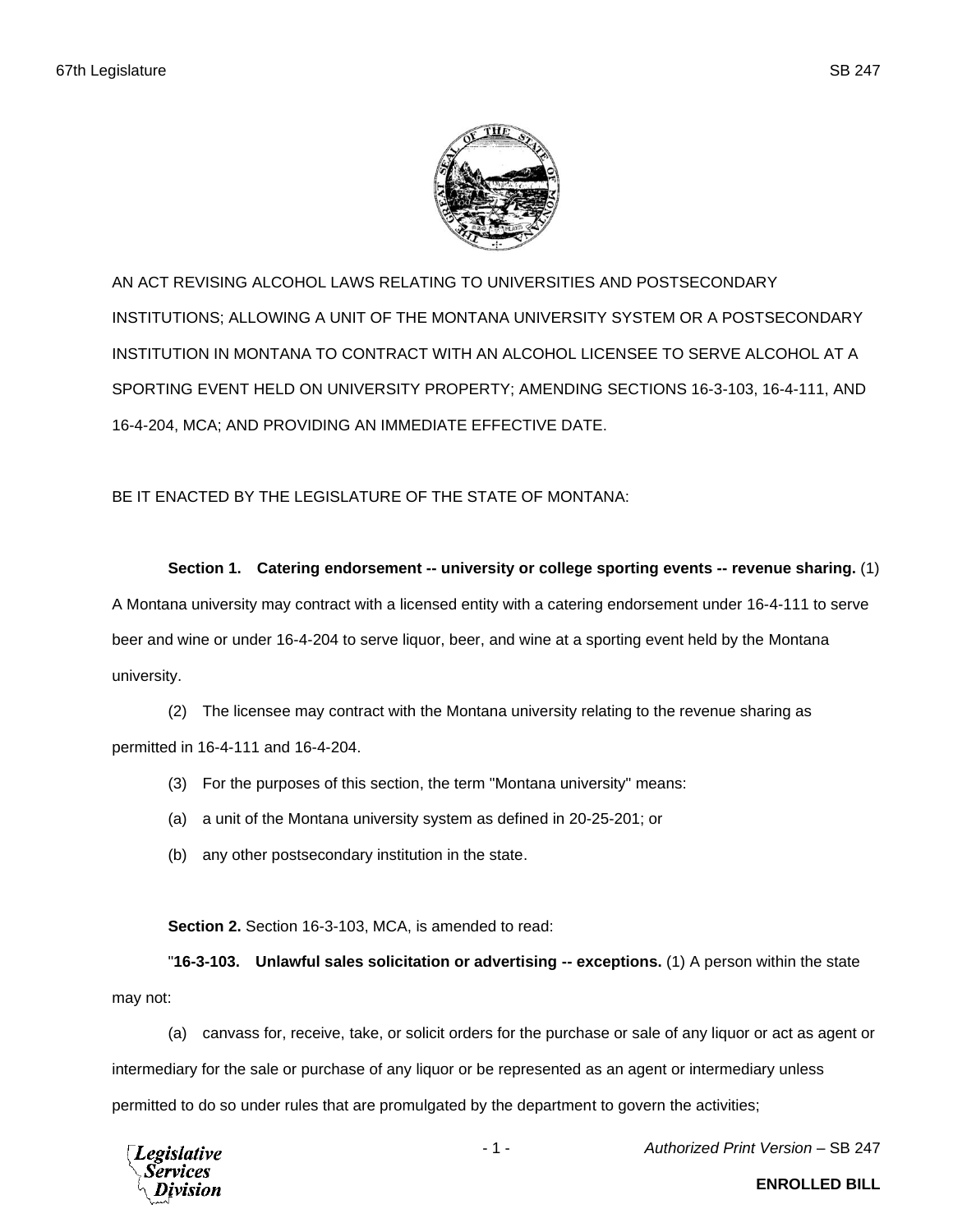(b) canvass for or solicit orders for the purchase or sale of any beer or malt liquor except in the case of beer proposed to be sold to beer licensees duly authorized to sell beer under the provisions of this code;

(c) exhibit, publish, or display or permit to be exhibited, published, or displayed any form of advertisement or any other announcement, publication, or price list of or concerning liquor or where or from whom the same may be had, obtained, or purchased unless permitted to do so by the rules of the department and then only in accordance with the rules.

(2) This section does not apply to:

(a) the department, any act of the department, any agency liquor store;

(b) the receipt or transmission of a telegram or letter by any telegraph agent or operator or post-office employee in the ordinary course of employment as the agent, operator, or employee; or

(c) the sale and serving of beer in the grandstand and bleacher area of a county fairground or public sports arena under a special permit issued pursuant to 16-4-301 or a catering endorsement issued pursuant to 16-4-111 or 16-4-204; or

(d) the sale of alcohol at a sporting event conducted at a Montana university as provided in [section 1]."

**Section 3.** Section 16-4-111, MCA, is amended to read:

"**16-4-111. Catering endorsement for beer and wine licensees.** (1) (a) A person who is engaged primarily in the business of providing meals with table service and who is licensed to sell beer at retail or beer and wine at retail for on-premises consumption may, upon the approval of the department, be granted a catering endorsement to the license to allow the catering and sale of beer or beer and wine to persons attending a special event upon premises not otherwise licensed for the sale of beer or beer and wine for onpremises consumption. The beer or wine must be consumed on the premises where the event is held.

(b) A person who is licensed pursuant to 16-4-420 to sell beer at retail or beer and wine at retail for on-premises consumption may, upon the approval of the department, be granted a catering endorsement to the license to allow the catering and sale of beer and wine to persons attending a special event upon premises not otherwise licensed for the sale of beer or beer and wine, along with food equal in cost to 65% of the total gross revenue from the catering contract, for on-premises consumption. The beer or wine must be consumed on the



- 2 - *Authorized Print Version* – SB 247

**ENROLLED BILL**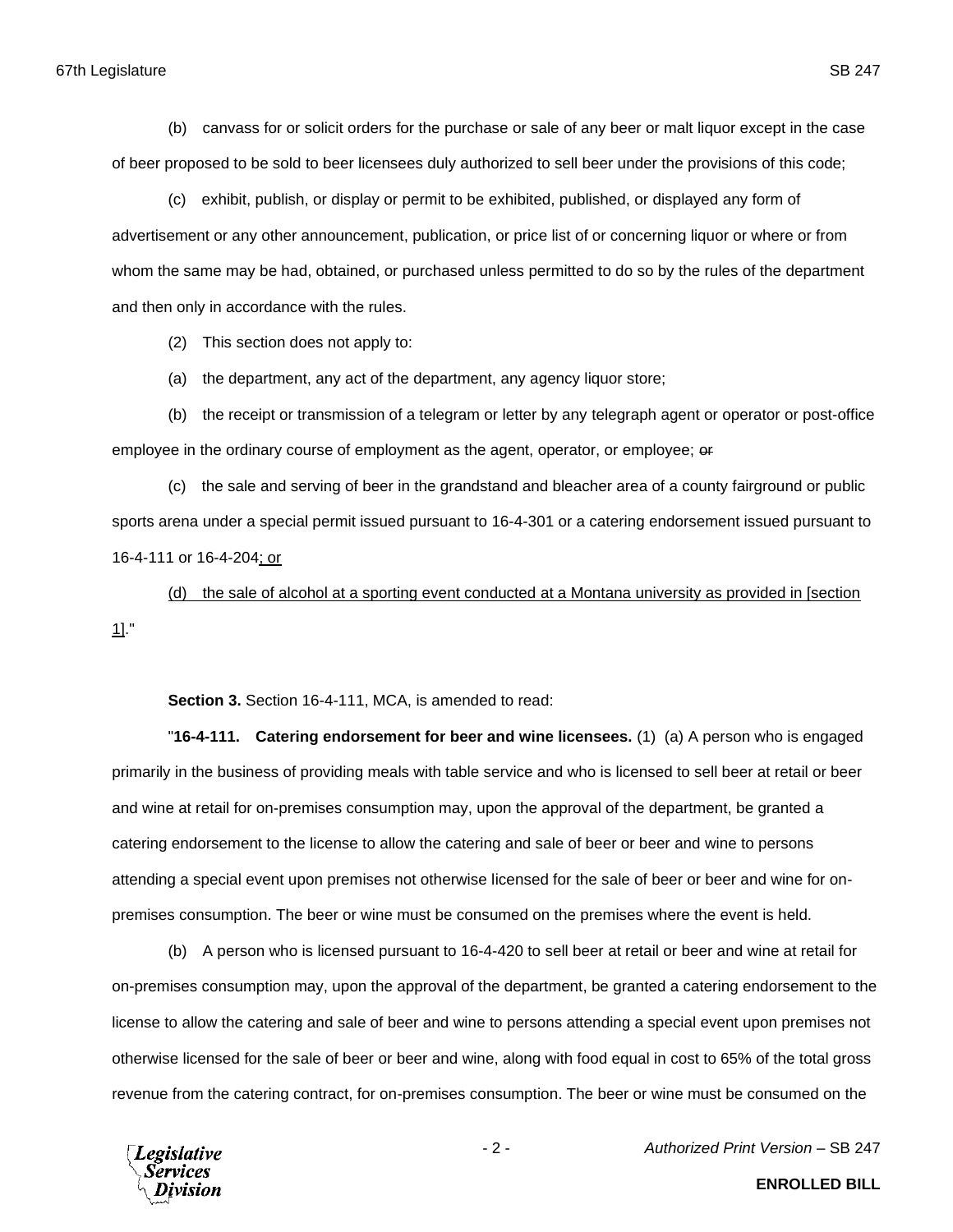premises where the event is held.

(2) A written application for a catering endorsement and an annual fee of \$200 must be submitted to the department for its approval.

(3) A licensee who holds a catering endorsement may not cater an event in which the licensee is the sponsor. The catered event must be within 100 miles of the licensee's regular place of business.

(4) The licensee shall notify the local law enforcement agency that has jurisdiction over the premises that the catered event is to be held. A fee of \$35 must accompany the notice.

(5) The sale of beer or beer and wine pursuant to a catering endorsement is subject to the provisions of 16-6-103.

(6) The sale of beer or beer and wine pursuant to a catering endorsement is subject to the provisions of 16-3-306, unless entities named in 16-3-306 give their written approval for the on-premises sale of beer or beer and wine on premises where the event is to be held.

(7) (a) A catering endorsement issued for the purpose of selling and serving beer or beer and wine at a special event conducted on the premises of a county fairground or public sports arena authorizes the licensee to sell and serve beer or beer and wine in the grandstand and bleacher area of the premises, as well as from a booth, stand, or other fixed place on the premises.

(b) A catering endorsement issued for the purpose of selling and serving beer or beer and wine at a sporting event conducted on the premises of a Montana university as provided in [section 1] authorizes the licensee to sell and serve beer or beer and wine in the grandstand and bleacher area of the premises, as well as from a booth, stand, or other fixed place on the premises.

(8) A licensee may not share revenue from the sale of alcoholic beverages with the sponsor of the catered event unless the sponsor is the state of Montana, a political subdivision of the state, a Montana university as provided in [section 1], or a qualified entity under section 501(c) of the Internal Revenue Code, 26 U.S.C. 501(c), as amended."

**Section 4.** Section 16-4-204, MCA, is amended to read:

"**16-4-204. Transfer -- catering endorsement -- competitive bidding -- rulemaking.** (1) (a) Except as provided in subsection (3), a license may be transferred to a new owner and to a location outside the quota



- 3 - *Authorized Print Version* – SB 247

**ENROLLED BILL**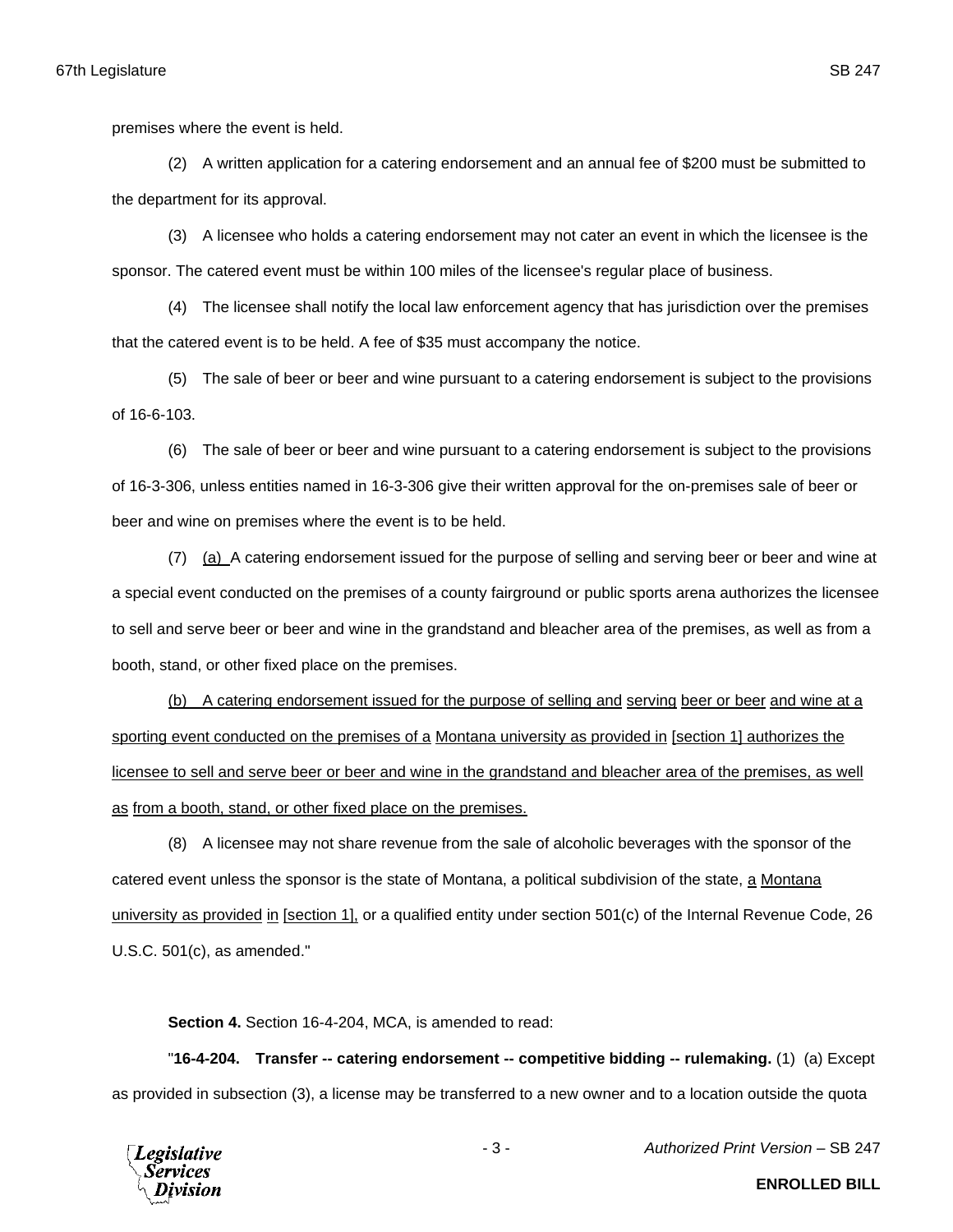area where the license is currently located only when the following criteria are met:

(i) the total number of all-beverages licenses in the current quota area exceeded the quota for that area by at least 25% in the most recent census prescribed in 16-4-502;

(ii) the total number of all-beverages licenses in the quota area to which the license would be transferred, exclusive of those issued under 16-4-209(1)(a) and (1)(b), did not exceed that area's quota in the most recent census prescribed in 16-4-502:

(A) by more than 33%; or

(B) in an incorporated city of more than 10,000 inhabitants and within 5 miles of its corporate limits, by more than 43%; or

(iii) the department finds, after a public hearing, that the public convenience and necessity would be served by a transfer.

(b) A license transferred pursuant to subsection (1)(a) that was issued pursuant to a competitive bidding process is not eligible to offer gambling under Title 23, chapter 5, part 3, 5, or 6.

(2) When the department determines that a license may be transferred from one quota area to another under subsection (1), the department shall use a competitive bidding process as provided in 16-4-430 to determine the party afforded the opportunity to purchase and transfer a license.

(3) A license within an incorporated quota area may be transferred to a new owner and to a new unincorporated location within the same county on application to and with consent of the department when the total number of all-beverages licenses in the current quota area, exclusive of those issued under 16-4-209(1)(a) and (1)(b), exceeds the quota for that area by at least 25% in the most recent census and will not fall below that level because of the transfer.

(4) A license issued under 16-4-209(1)(a) may not be transferred to a location outside the quota area and the exterior boundaries of the Montana Indian reservation for which it was originally issued.

(5) (a) Any all-beverages licensee is, upon the approval and in the discretion of the department, entitled to a catering endorsement to the licensee's all-beverages license to allow the catering and sale of alcoholic beverages to persons attending a special event on premises not otherwise licensed for the sale of alcoholic beverages for on-premises consumption. The alcoholic beverages must be consumed on the premises where the event is held.



**ENROLLED BILL**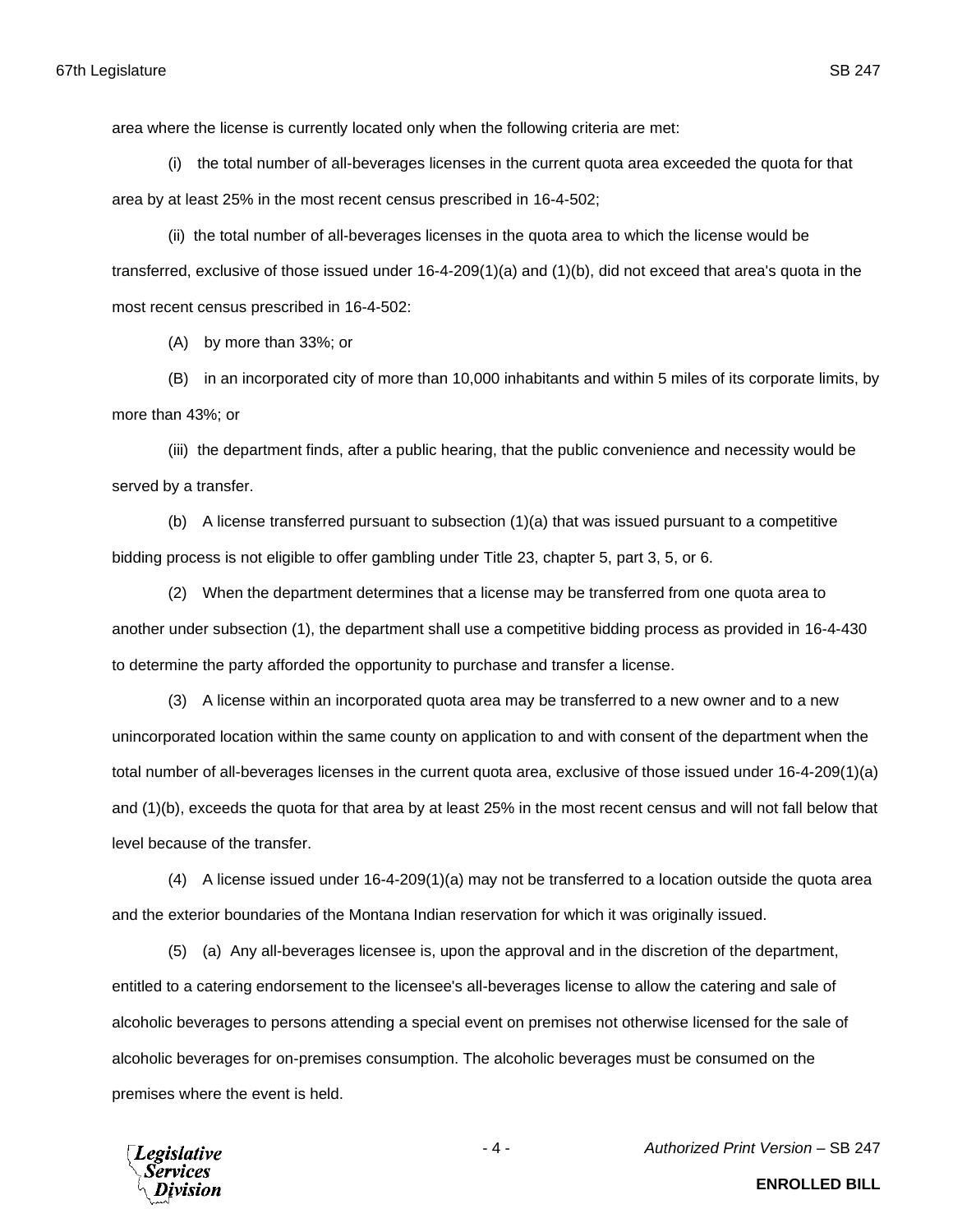(b) A written application for a catering endorsement and an annual fee of \$250 must be submitted to the department for its approval.

(c) An all-beverages licensee who holds an endorsement granted under this subsection (5) may not cater an event in which the licensee is the sponsor. The catered event must be within 100 miles of the licensee's regular place of business.

(d) The licensee shall notify the local law enforcement agency that has jurisdiction over the premises where the catered event is to be held. A fee of \$35 must accompany the notice.

(e) The sale of alcoholic beverages pursuant to a catering endorsement is subject to the provisions of 16-6-103.

(f) The sale of alcoholic beverages pursuant to a catering endorsement is subject to the provisions of 16-3-306, unless entities named in 16-3-306 give their written approval.

(g) A catering endorsement issued for the purpose of selling and serving beer at a special event conducted on the premises of a county fairground or public sports arena authorizes the licensee to sell and serve beer in the grandstand and bleacher area of the premises, as well as from a booth, stand, or other fixed place on the premises.

(h) A catering endorsement issued for the purpose of selling and serving liquor or beer and wine at a sporting event conducted on the premises of a Montana university as provided in [section 1] authorizes the licensee to sell and serve liquor or beer and wine in the grandstand and bleacher area of the premises, as well as from a booth, stand, or other fixed place on the premises.

 $(h)(i)$  A licensee may not share revenue from the sale of alcoholic beverages with the sponsor of the catered event unless the sponsor is the state of Montana, a political subdivision of the state, a Montana university as provided in [section 1], or a qualified entity under section 501(c) of the Internal Revenue Code, 26 U.S.C. 501(c), as amended.

(6) The department may adopt rules to implement this section."

**Section 5. Codification instruction.** [Section 1] is intended to be codified as an integral part of Title 16, chapter 4, and the provisions of Title 16, chapter 4, apply to [section 1].



- 5 - *Authorized Print Version* – SB 247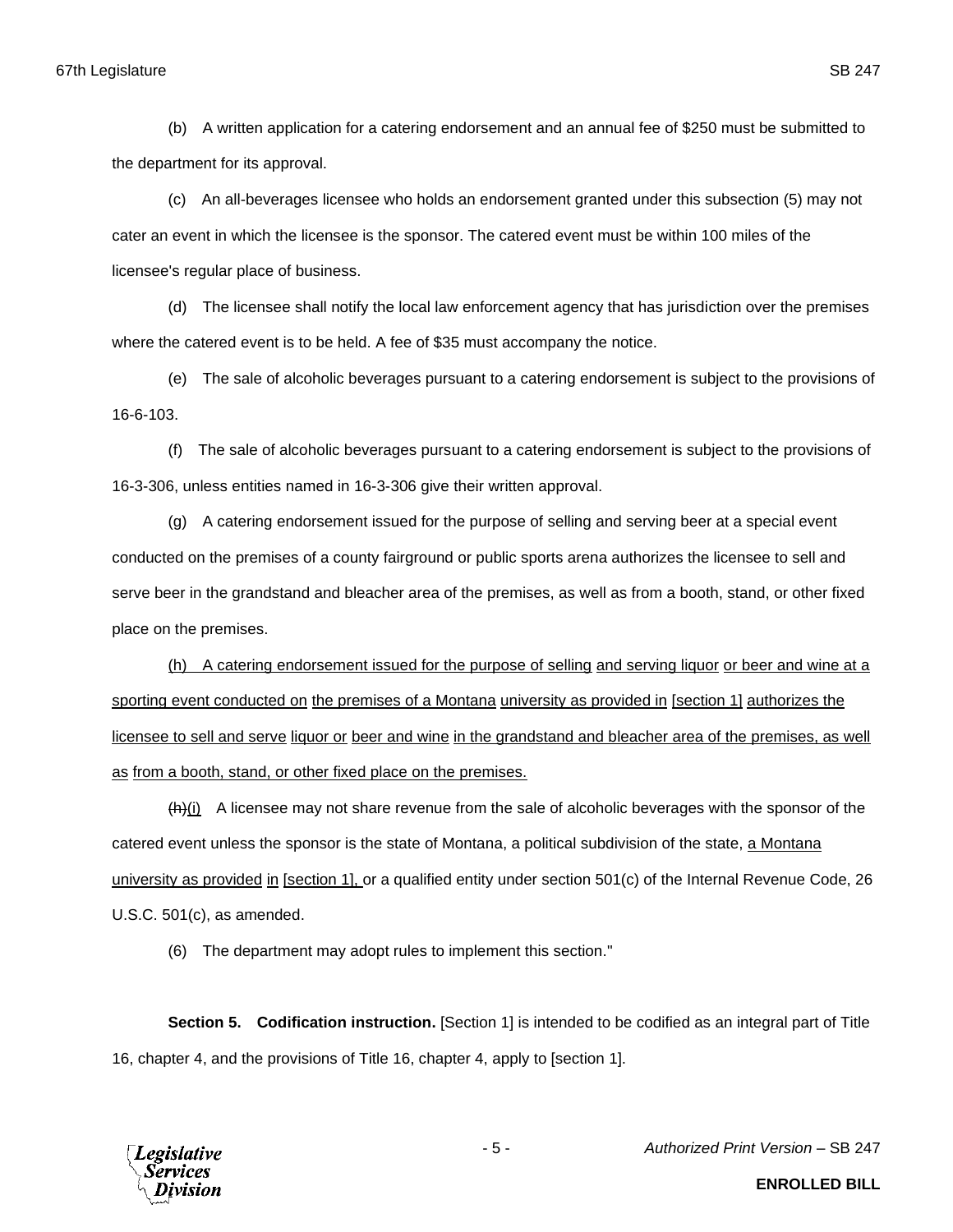**Section 6. Effective date.** [This act] is effective on passage and approval.

- END -

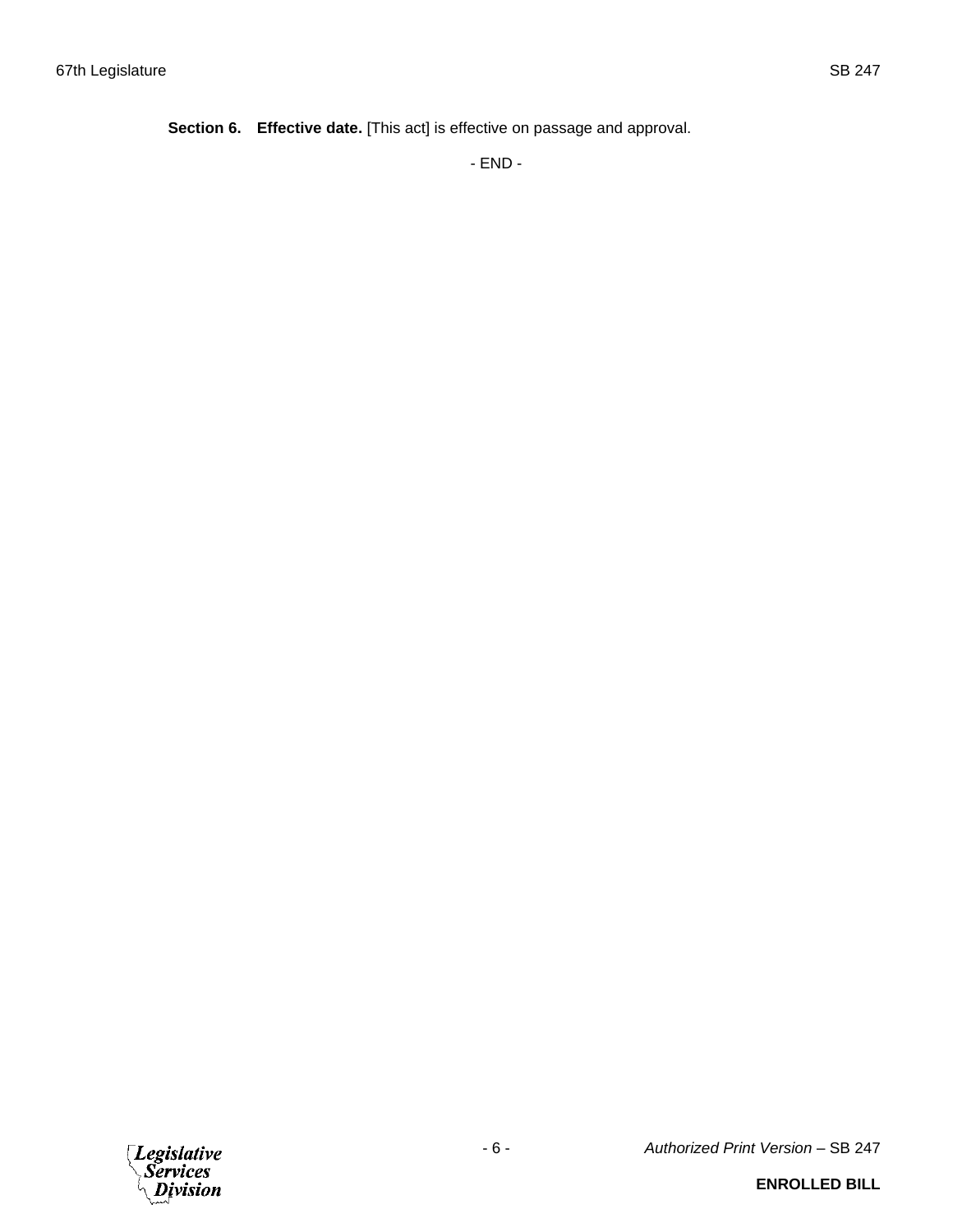I hereby certify that the within bill,

SB 247, originated in the Senate.

Secretary of the Senate

President of the Senate

| Signed this |        |
|-------------|--------|
| $\Omega$    | 111'11 |
|             |        |

\_\_\_\_\_\_\_\_\_\_\_\_\_\_\_\_\_\_\_\_\_\_\_\_\_\_\_\_\_\_\_\_\_\_\_\_\_\_\_\_\_\_\_

\_\_\_\_\_\_\_\_\_\_\_\_\_\_\_\_\_\_\_\_\_\_\_\_\_\_\_\_\_\_\_\_\_\_\_\_\_\_\_\_\_\_\_

Speaker of the House

| Sianed this |  |
|-------------|--|
| $\Omega$    |  |

\_\_\_\_\_\_\_\_\_\_\_\_\_\_\_\_\_\_\_\_\_\_\_\_\_\_\_\_\_\_\_\_\_\_\_\_\_\_\_\_\_\_\_